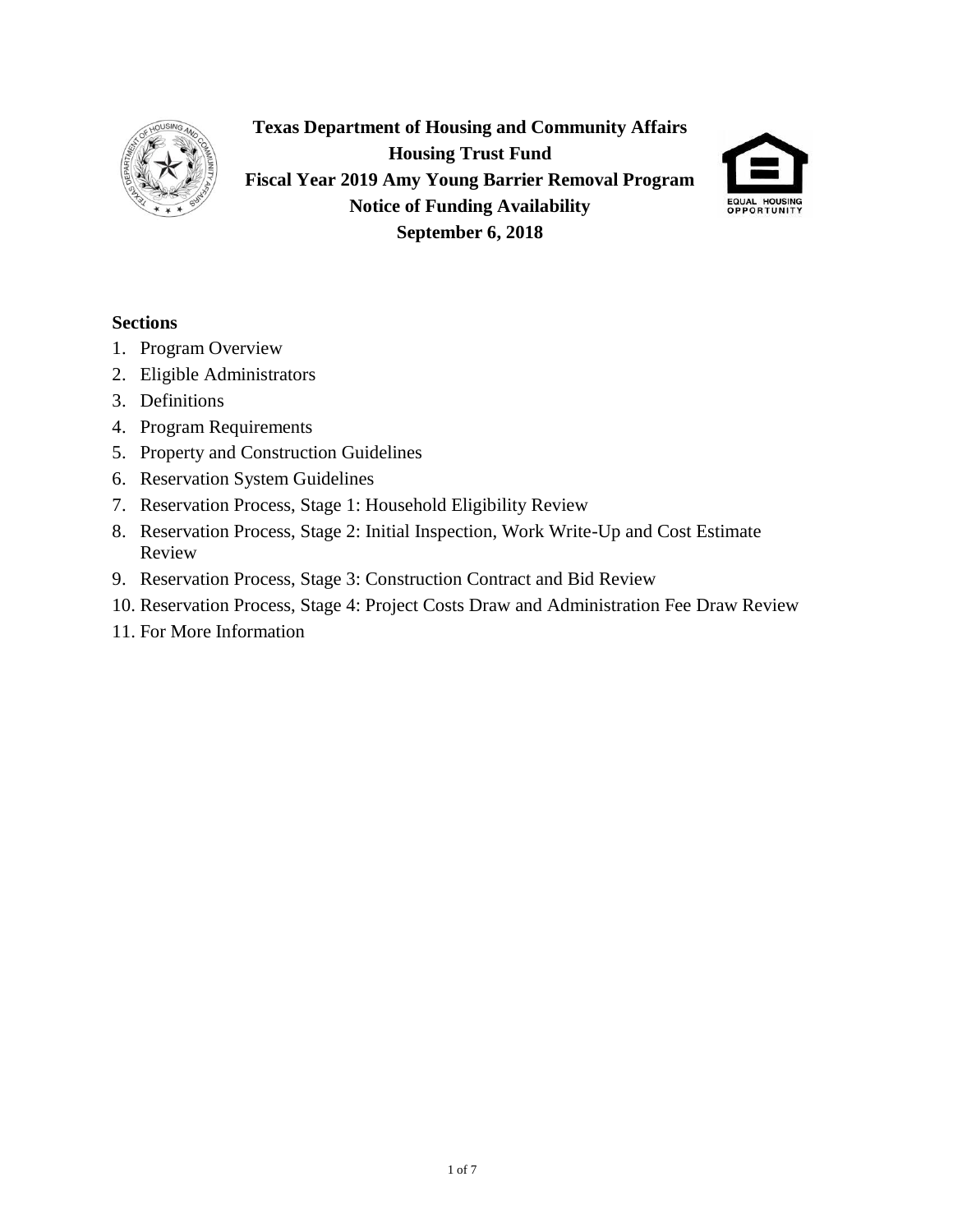# **1. Program Overview**

The Amy Young Barrier Removal Program (the "Program" or "AYBR") provides one-time grants of up to \$20,000 to Persons with Disabilities in a Household qualified as Low-Income. Grants are for home modifications that increase accessibility, eliminate life-threatening hazards and correct unsafe conditions. Construction standards and guidelines are further described in the Program Manual.

The Administrator must comply with Chapter 2306 of the Texas Government Code, and Title 10 of the Texas Administrative Code, including but not limited to: Chapter 1, Administration; Chapter 2, Enforcement; Chapter 20, Single Family Program Umbrella Rule; Chapter 21, Minimum Energy Efficiency Requirements for Single Family Construction Activities; and Chapter 26, Texas Housing Trust Fund Rule.

The Texas Department of Housing and Community Affairs (the "Department") announces \$2,135,937.27 in Project funding from the Housing Trust Fund Plan ("HTF"). The funds will be available for Program Reservation Setups beginning Tuesday, September 11, 2018, at 10:00 a.m. Austin local time (the "Reservation start date").

Only Administrators with an executed and valid 2018-2019 AYBR Program Reservation System Agreement will have access to the online Reservation System during all of the funding phases described below. On the Reservation start date, funds will be made available on the Department's online Reservation System on a first-come, first-served basis. Reservations submitted prior to the Reservation start date per the Reservation System time stamp will not be considered.

To promote the geographic dispersion of these competitive funds, the funds will be made available in three phases in each Uniform State Service Region (the "Service Region") and in each Service Region's rural and urban subregions. For a map of State Service Regions and a list of rural and urban places, please visit the Program website: [http://www.tdhca.state.tx.us/htf/single-family/amy-young.htm.](http://www.tdhca.state.tx.us/htf/single-family/amy-young.htm)

# **Phase 1: Urban and Rural Set asides at the Service Region level**

On **Tuesday, September 11, 2018, at 10:00 a.m.** Austin local time each Service Region will have funds made available consistent with their proportional allocation of the total funds. Each Service Region's rural and urban subregion will receive an amount as shown below.Until **Monday, December 10, 2018, at 5:00 p.m.** Austin local time**,** the allocated funds shall be reserved only for Households in these rural and urban subregions of the Service Region. For a map of State Service Regions and a list of rural and urban places, please visit the Program website: [http://www.tdhca.state.tx.us/htf/single-family/amy-young.htm.](http://www.tdhca.state.tx.us/htf/single-family/amy-young.htm)

# **Phase 2: Service Region Set asides**

On **Tuesday, December 11, 2018, at 10:00 a.m.** Austin local time**,** all funds remaining in each Service Region's rural and urban subregions will be combined into one balance of funds per Service Region. Until **Monday, March 11, 2019, at 5:00 p.m.** Austin local time, this remaining amount shall be reserved only for Households in that Service Region.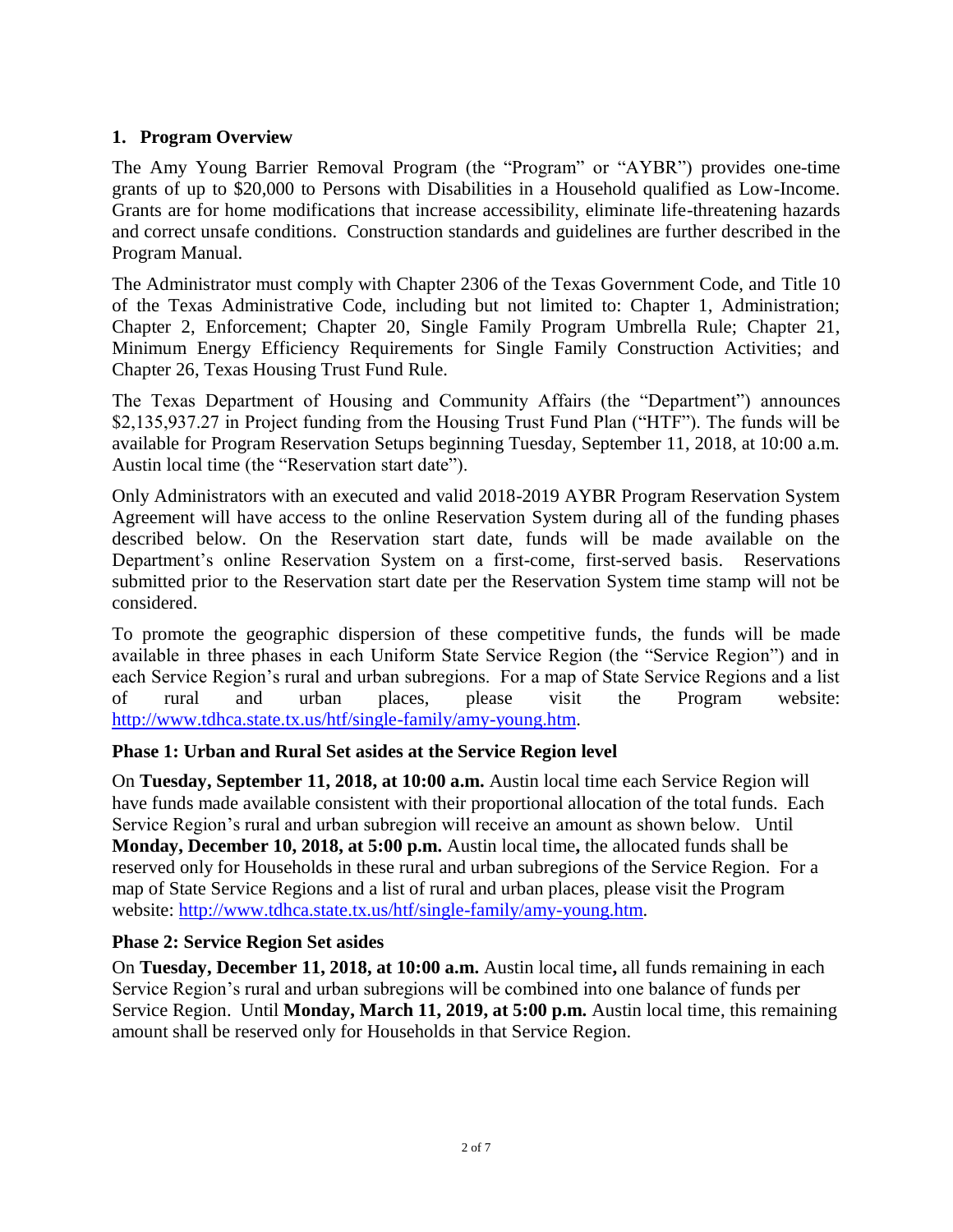### **Phase 3: State-wide Collapse**

On **Tuesday, March 12, 2019, at 10:00 a.m.** Austin local time, any funds remaining in each Service Region will be combined into one state-wide pool. This remaining amount can be reserved for Households anywhere in the state.

| <b>State</b>   |                     |                     |                       |
|----------------|---------------------|---------------------|-----------------------|
| Service        |                     |                     |                       |
| Region         | <b>Urban Amount</b> | <b>Rural Amount</b> | <b>Regional Total</b> |
|                | \$85,339.34         | \$67,708.87         | \$153,048.21          |
| $\overline{2}$ | \$82,748.65         | \$66,413.53         | \$149,162.18          |
| 3              | \$141,481.39        | \$63,254.15         | \$204,735.55          |
| $\overline{4}$ | \$84,739.06         | \$67,234.96         | \$151,974.02          |
| 5              | \$83,696.47         | \$64,991.81         | \$148,688.27          |
| 6              | \$136,363.21        | \$62,717.06         | \$199,080.27          |
| 7              | \$96,839.46         | \$62,780.25         | \$159,619.70          |
| 8              | \$87,677.28         | \$64,486.31         | \$152,163.58          |
| 9              | \$100,567.52        | \$63,222.56         | \$163,790.08          |
| 10             | \$85,781.65         | \$64,991.81         | \$150,773.46          |
| 11             | \$101,104.61        | \$66,002.81         | \$167,107.42          |
| 12             | \$84,044.00         | \$69,067.40         | \$153,111.40          |
| 13             | \$89,320.15         | \$93,362.98         | \$182,683.13          |
| Subtotal       | \$1,259,702.78      | \$876,234.49        | \$2,135,937.27        |

**Phase 1 and Phase 2 of AYBR Program Reservation System**

The above table shows Project Costs for the 2019 Housing Trust Fund Appropriation. The Administration Fees (10% of the Project's combined Hard and Soft Costs) provided to Administrators upon project completion are not reflected in this table.

After the Reservation start date, additional Program funding may become available from cancellations of reservations. The Department will release any available funds from cancellations on Tuesdays at or after 10:00 a.m. Austin local time. If the Department offices are closed on this Tuesday, the funds will be released the next business day on which the offices are open. After regional set asides have been combined into one state-wide pool, additional Program funding may become available from HTF loan repayments, interest earnings or other resources.

#### **2. Eligible Administrators**

- a) The Department is now accepting applications from eligible entities seeking to become Administrators for the Program.
- b) The following entities are eligible to become an Administrator of the Program:
	- i. Units of Local Government;
	- ii. Councils of Government;
	- iii. Colonia Self-Help Centers;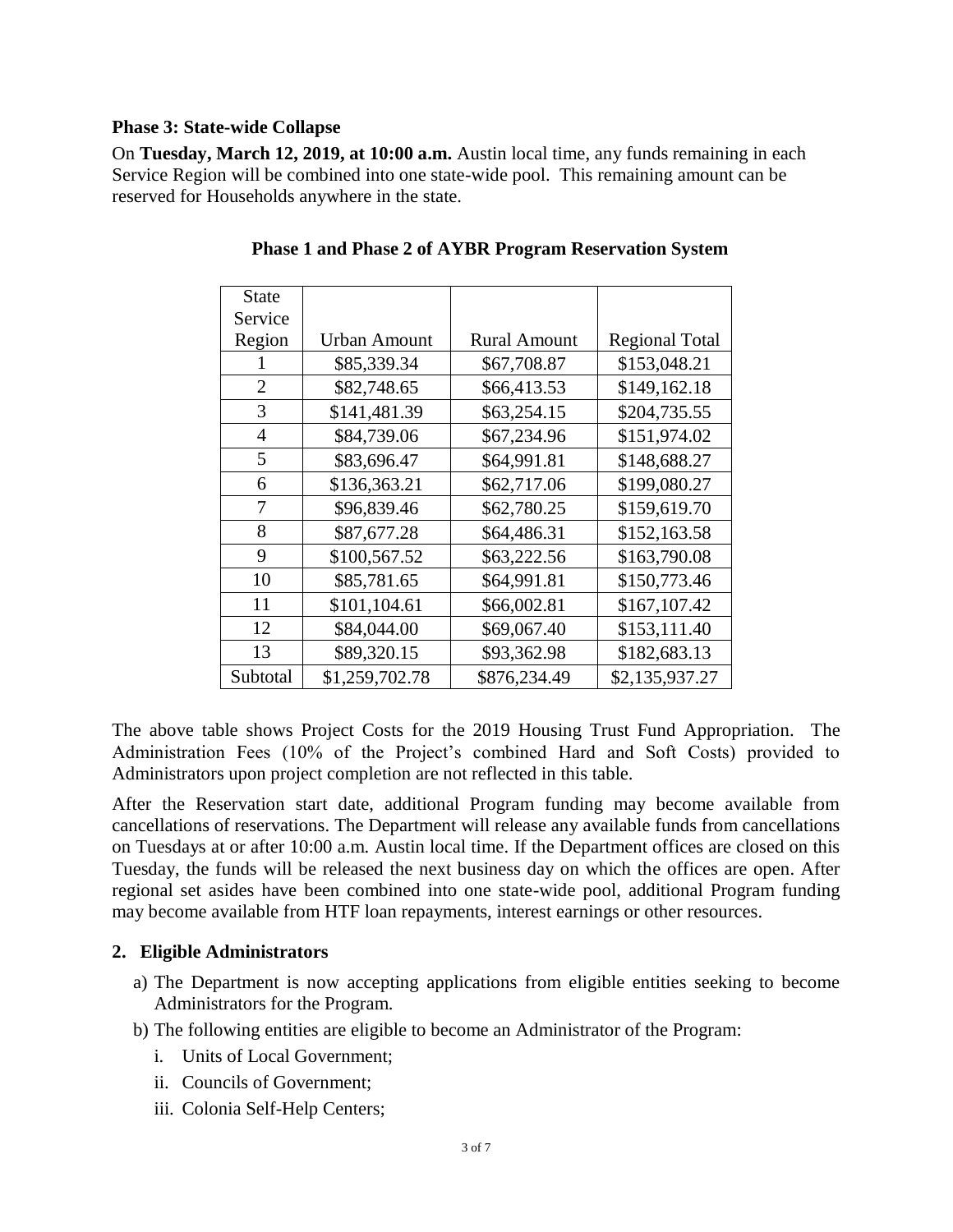- iv. Nonprofit Organizations;
- v. Local Mental Health Authorities; and
- vi. Public Housing Authorities.
- c) Participating Jurisdictions that receive a direct award of HOME funding from the U.S. Department of Housing and Urban Development are *ineligible* to be an Administrator of the Program.
- d) Eligible entities must provide documentation in the form of descriptions of staff experience and current or previous contracts with the Department or other funders to show the following:
	- i. Experience of at least 2 years in providing housing rehabilitation services to Low-Income Households in Texas;
	- ii. Experience with accessibility standards, applicable building codes, and construction serving the needs of Persons with Disabilities; and
	- iii. Qualifications of Administrator's housing inspector(s), according to the Qualified Inspection Certification form on the Program website.
- e) Partnership with another entity that meets the above requirements is acceptable but must be documented with a contract or memorandum of understanding, subject to Department approval. Letters of support or intent will not be accepted.
- f) Entities seeking to become an Administrator of the Program must complete the Reservation System Access Application available on the Program website, including a Previous Participation Review (see 10 TAC Chapter 1). The Department will accept these applications on an ongoing basis.

# **3. Definitions**

- a) Any capitalized terms that appear in this NOFA but are not defined in this section are defined in Chapter 2306 of the Texas Government Code or in the Department Rules.
- b) This NOFA also uses the following definition:
	- i. Reservation Setup The submission of all required documents to the online Reservation System in order to reserve Program funds for an eligible Household.

#### **4. Program Requirements**

- a) Administrators must follow the processes and procedures as required by the Department through its governing statute (Chapter 2306 of the Texas Government Code), Department Rules, reservation agreements, Program Manual, forms, and this NOFA.
- b) The maximum amount of Program assistance per Household is a one-time grant of up to \$20,000 in Project Costs (combined Hard and Soft Costs).

The Department will pay the Administrator an Administration Fee equal to 10% of the Project Costs upon successful completion of the project. The Administration Fee is paid in addition to the \$20,000 maximum assistance permitted per Household. Generally, submission of the Administration Fee draw request will be sufficient to receive the Administration Fee. The Department may request additional information if necessary.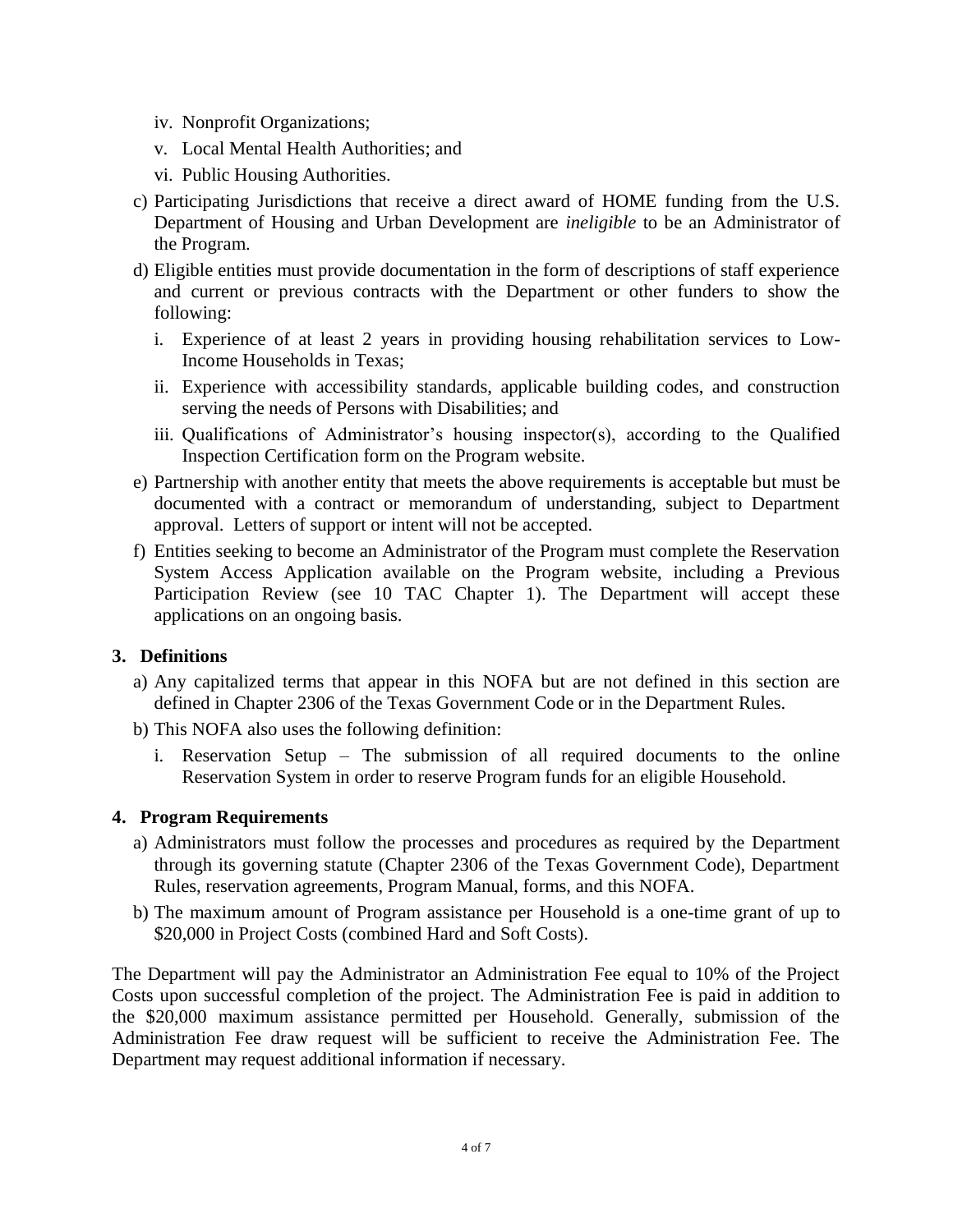### **5. Property and Construction Guidelines**

- a) Owner-occupied homes and rental units are eligible for Program assistance in accordance with 10 TAC §26.26.
- b) In rental units, all Household occupants, including the Person with Disability, must be named on the Intake Application and Household Income Certification. The unit must be free of hazardous and unsafe conditions prior to participation in the Program.
- c) Administrators must follow the construction requirements in Department Rules.
- d) Administrators must follow all applicable sections of their local building codes and ordinances. In the absence of local building code, Administrators must adhere to the construction standards and guidelines detailed in the Program Manual.

### **6. Reservation System Guidelines**

- a) An Administrator may not have more than 5 reservations in "active" status from the current NOFA at any one time *in their corresponding state region* until the service region collapse on December 11<sup>th</sup>, 2018, at which time the maximum allowable reservations in "active" status will be increased to 10. Completed activities that are undergoing processing of the draw request (in "pending accounting approval" status) do *not* count towards the limit of 10 active reservations.
- b) On Tuesday, March 12, 2019, at statewide collapse, the maximum allowable reservations in "active" status will be increased to 15. Completed activities that are undergoing processing of the draw request (in "pending accounting approval" status) do *not* count towards the limit of 15 active reservations
- c) An Administrator may have up to 5 reservations in "active" status from the current NOFA at any one time *in other regions*. Completed activities that are undergoing processing of the draw request (in "pending accounting approval" status) do *not* count towards the limits of active reservations.
- d) The Department reserves the right to suspend or limit access to the Reservation System for Administrators out of compliance with Program requirements such as past due Single Audits or Audit certification forms; late responses to Compliance monitoring or Audit Management letters, Administrator ineligibility, inadequate staffing or inadequate capacity, complaints, etc. Administrator access may be restored upon the Department's acceptance of required documentation.
- e) The Department may de-authorize access to the Reservation System by an Administrator and terminate their AYBR Program Reservation System Agreement if the Administrator does not meet requirements in this NOFA, violates the Department Rules, or violates the AYBR Program Reservation System Agreement.

# 7. **Reservation Process, Stage 1: Household Eligibility Review**

- a) Administrators shall market the Program in accordance to 10 TAC §20.9, complete application intake, and qualify Households for participation. Details on determining income eligibility and preparing and submitting Reservation Setups are provided in the Program Manual and the Reservation System User Guide.
- b) After collecting and verifying the required Household income and property eligibility documentation, the Administrator shall enter the Reservation Setup information into the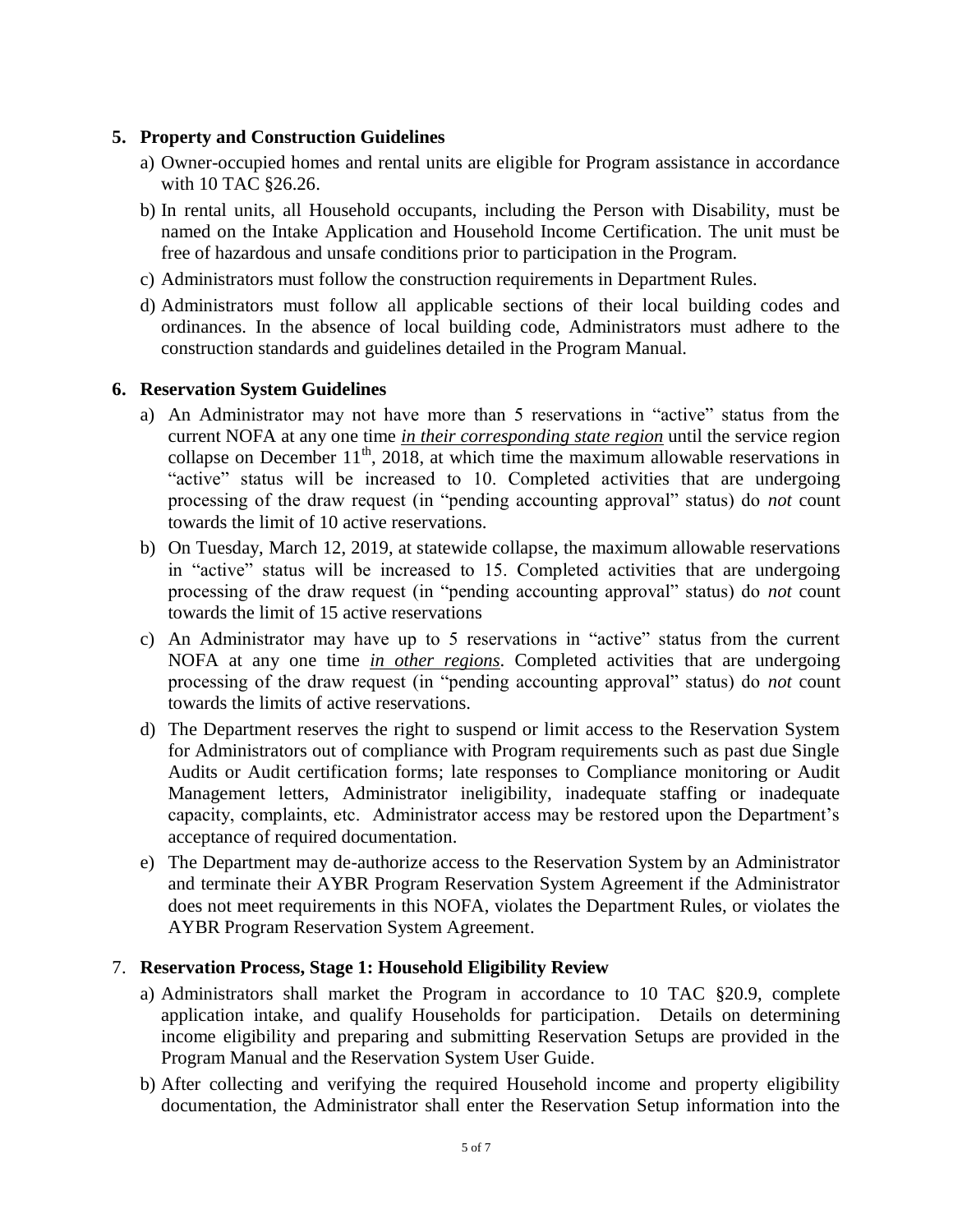online Reservation System, upload and submit all required forms as described in the Program Manual and Reservation System User Guide, and reserve up to the maximum of \$20,000 in Project Costs per Household.

- c) Reservation Setups will be processed in the order submitted on the Reservation System. Submission of a Reservation Setup on behalf of a Household does not guarantee funding.
- d) The Department will attempt to review the Reservation Setup documentation within 10 calendar days of submission by the Administrator.
- e) If the Reservation Setup is incomplete, as defined in the Program Manual, it will be set back to "pending" status and funds will be released and available for other reservation requests. If the documentation needs correction or additional information, the Department will notify the Administrator of the deficiencies in writing. **If any deficiencies remain uncured 10 calendar days after notification, the Department may cancel the reservation.** No extensions to Reservation Setups will be granted but the Administrator may resubmit the Reservation Setup if funds are available.
- f) Once the Department reviews and approves the Reservation Setup, the Department will reserve up to the maximum of \$20,000 in Project Costs and an Administration Fee equal to 10% of the Project Costs in the Reservation System on behalf of the Household. The Department will notify the Administrator of the successful completion of Stage 1 ("Stage 1 Notification") and instruct the Administrator to proceed to Stage 2 of the reservation process.

# **8. Reservation Process, Stage 2: Initial Inspection, Work Write-Up and Cost Estimate Review**

- a) When the Department approves the Reservation Setup and sets it to "active" status in the Reservation System, Project Costs and Administration Fee will be reserved for the Household for a period of **60 calendar days**. During this time, the Administrator must complete the initial inspection, "before" photos, work write-up and cost estimation forms and upload and submit all required documentation as described in the Program Manual.
- b) The Department will attempt to review the Stage 2 documentation within 10 calendar days of submission by the Administrator.
- c) If documentation needs correction or additional information, the Department will notify the Administrator of the deficiencies. **If any deficiencies remain uncured 10 calendar days after notification, the Department may cancel the reservation.** No extensions will be granted but the Administrator may resubmit the Reservation Setup if funds are available.
- d) Once the Department completes its review and approves the Stage 2 submission, the Department will notify the Administrator of the successful completion of Stage 2 ("Stage 2 Notification") and instruct the Administrator to proceed to Stage 3 of the reservation review process.

# **9. Reservation Process, Stage 3: Construction Contract Bid Review**

a) Within **60 calendar days** of the Stage 2 Notification, (described in section 8d), the Administrator must upload and submit the line item bid selected for contract award and other required documentation as described in the Program Manual.